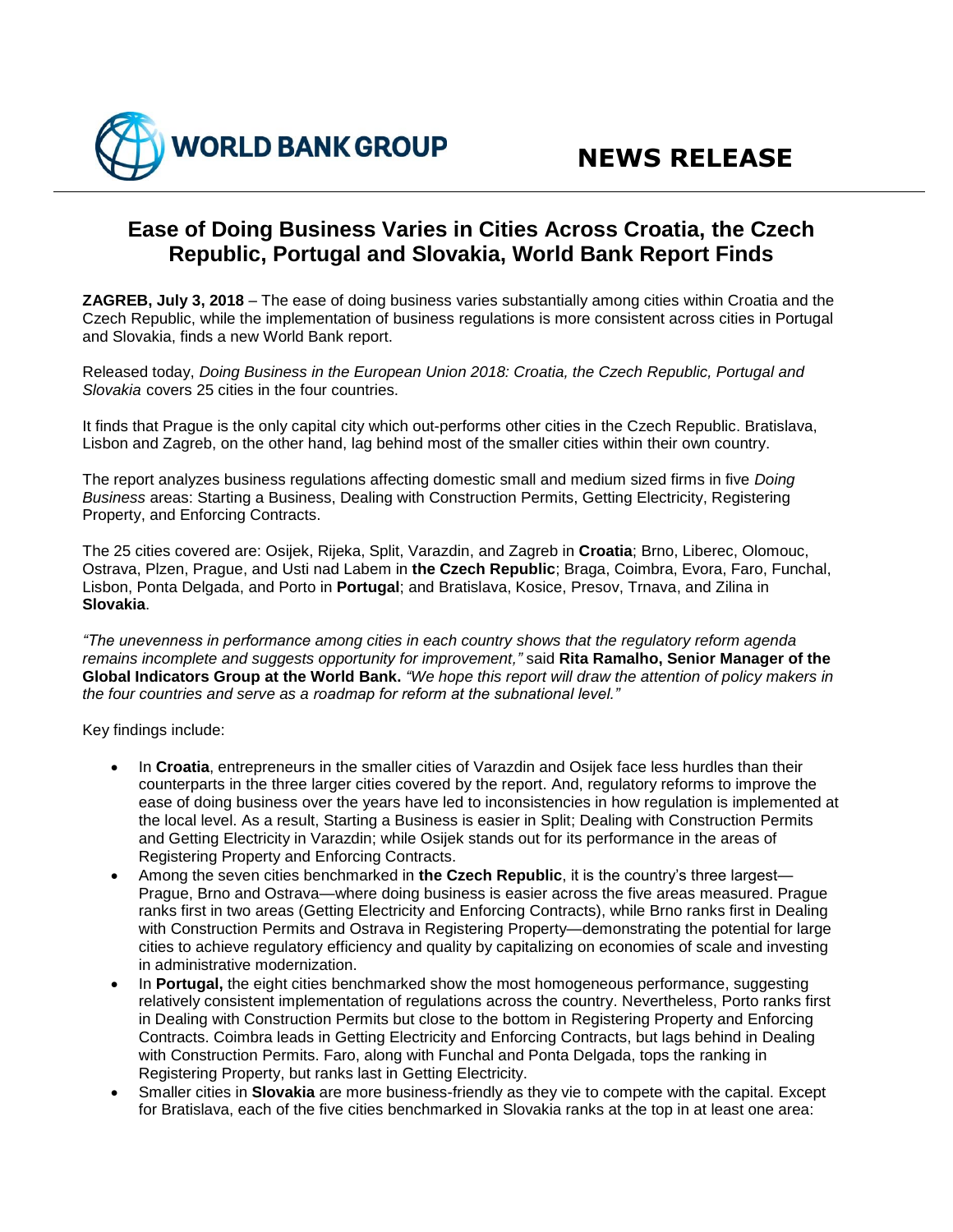Starting a Business is easier in Presov and Zilina, construction permitting is more efficient in Presov and Getting Electricity in Zilina. Trnava stands out for its performance in Registering Property and Kosice outperforms its peers in Enforcing Contracts.

Overall, the report finds that the most marked differences in performance within each country are in areas where local authorities have the most autonomy in developing and implementing regulations, such as construction permitting, getting electricity and contract enforcement.

In the areas of Starting a Business and Dealing with Construction Permits, most cities benchmarked have processes that are more complex than the average amongst European Union member states.

Reform-minded officials can make tangible improvements by replicating good practices in other cities in their country. If the capital cities adopted all the good practices found at the subnational level, all four countries would move substantially closer to the global frontier of regulatory best practices. For Croatia, this could mean an improvement of 11 places in the *Doing Business* global ranking, while Slovakia could improve its rank by nine places.

*"The Commission has been working closely with national and regional authorities, in the context of Cohesion Policy, to set the right conditions for growth and job creation. This report shows how to make the life of businesses and entrepreneurs easier. The future Cohesion Policy for 2021-2027 will continue supporting Member States' efforts to make EU regions more attractive places to work and invest in,"* said **Corina Crețu, European Union Commissioner for Regional Policy.**

*Doing Business in the European Union* is a series of subnational reports being produced by the World Bank Group at the request of and funded by the European Commission. A first edition, covering 22 cities in Bulgaria, Hungary and Romania, was released in 2017.

The work on Croatia, the Czech Republic, Portugal and Slovakia is based on the same methodology as the global *Doing Business* report published annually by the World Bank Group.

**Contacts: In Washington:** Indira Chand Tel: +1 (202) 458-0434, +1 (703) 376-7491 [ichand@worldbank.org](mailto:ichand@worldbank.org)

**In Zagreb:** Vanja Frajtic Tel: +38512357230, + 385912357230 [vfrajtic@worldbank.org](mailto:vfrajtic@worldbank.org)

**In Sofia for the Czech Republic and Slovakia:** Ivelina Taushanova Tel: +359 2 9697239 [itaushanova@worldbank.org](mailto:itaushanova@worldbank.org)

**In London for Portugal:** Edgar Buckley Tel: + 44-20-7592-8402 [ebuckley@worldbank.org](mailto:ebuckley@worldbank.org)

> Website: [www.doingbusiness.org/EU2](http://www.doingbusiness.org/reports/subnational-reports/eu-croatia-czechrepublic-portugal-slovakia) Facebook: [www.facebook.com/WorldBankEuropeCentralAsia](http://www.facebook.com/WorldBankEuropeCentralAsia) [www.facebook.com/DoingBusiness.org](http://www.facebook.com/DoingBusiness.org) Twitter: [www.twitter.com/wb\\_research](http://www.twitter.com/wb_research) YouTube: http:/[/www.youtube.com/worldbank](http://www.youtube.com/worldbank)